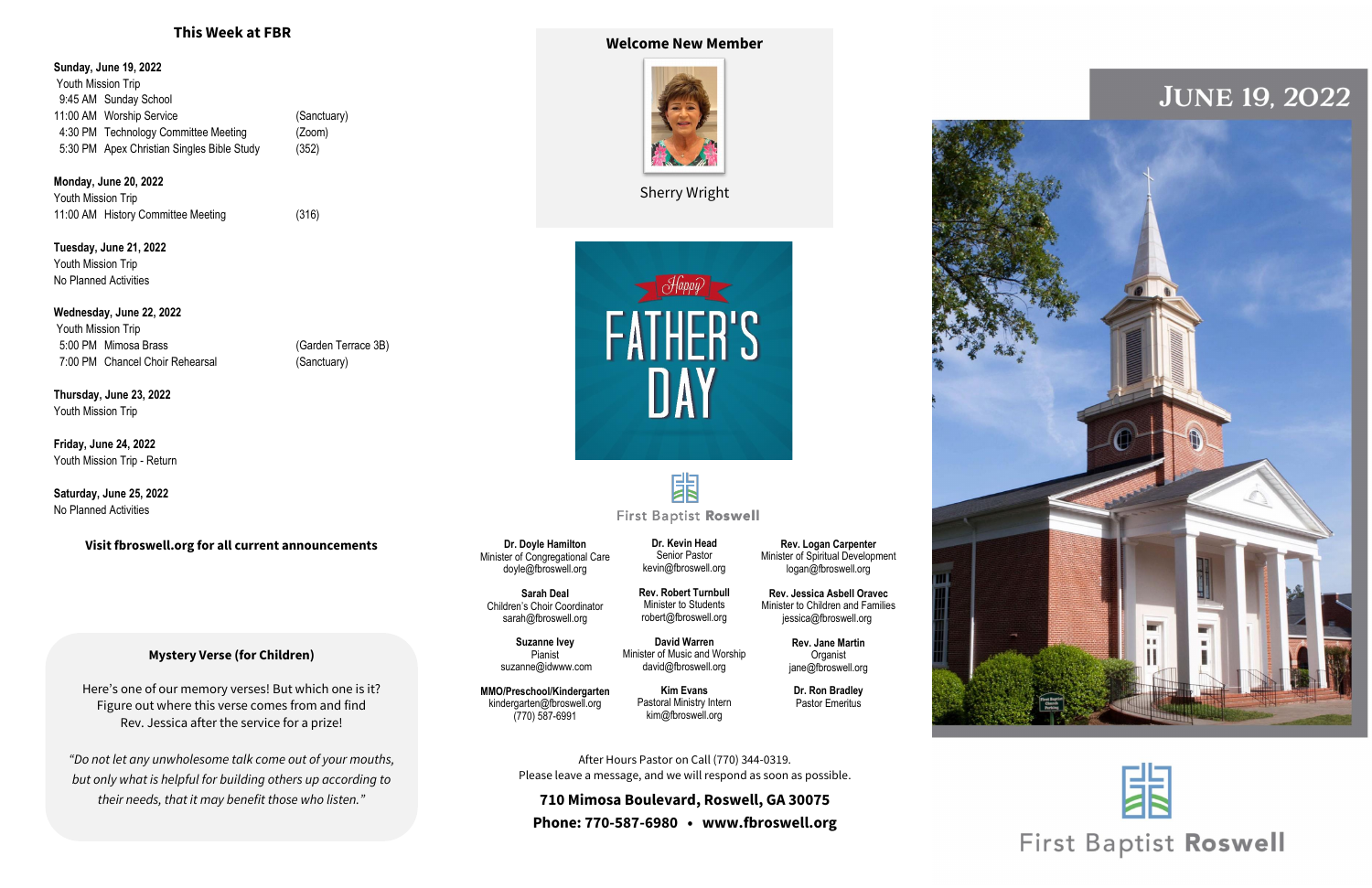## **The Act of Worship June 19, 2022**

"Write your blessed name, O Lord, upon my heart, there to remain so indelibly engraved, that no prosperity, no adversity shall ever move me from your love.' Thomas à Kempis

Eleven o'clock

| Prelude | "Brethren, We Have Met to Worship" | arr. Rouse |
|---------|------------------------------------|------------|
|         | Suzanne Ivey, piano                |            |

Welcome **Dr. Doyle Hamilton** Chiming of the Trinity

Preview of Upcoming Opportunities

Prayer of Gratitude *"A Father's Day Prayer"* David Warren

Loving God, we give You thanks for the many gifts You have given us; the gift of life, the gift of those who love us, and especially, today, we thank You for the gift of our fathers.

*We praise You, O God, for these, our fathers.*

For those fathers who have striven to balance the demands of work, marriage, and children with an honest awareness of joy and sacrifice:

## *We praise You, O God, for these, our fathers.*

For those fathers who, lacking a good model for a father, have worked to become a better father:

*We praise You, O God, for these, our fathers.*

For those fathers whose children are adopted, and whose love and support has offered healing:

#### *We praise You, O God, for these, our fathers.*

For those fathers who, as stepfathers, freely choose the obligation of fatherhood and earned their stepchildren's love and respect:

#### *We praise You, O God, for these, our fathers.*

For those fathers who by their own account were not always there for their children, but who continue to offer those children, now grown, their love and support:

*We praise You, O God, for these, our fathers.*

For those fathers who, despite distance, separation, and ended relationships, have remained in their children's lives:

#### *We praise You, O God, for these, our fathers.*

For those fathers who have lost a child to death, and continue to hold the child in their heart:

*We praise You, O God, for these, our fathers.*

For those men who have no children, but cherish the next generation as if they were their own:

#### *We praise You, O God, for these, our fathers.*

For those men who have "fathered" us in their role as mentors and guides: *We praise You, O God, for these, our fathers.*

For those men who are about to become fathers; may they openly delight in their children:

*We praise You, O God, for these, our fathers.*

*<sup>11</sup> Jesus entered Jerusalem and went into the temple courts. He looked around at everything, but since it was already late, he went out to Bethany with the Twelve. <sup>12</sup>The next day as they were leaving Bethany, Jesus was hungry. <sup>13</sup> Seeing in the distance a fig tree in leaf, he went to find out if it had any fruit. When he reached it, he found nothing but leaves, because it was not the season for figs. <sup>14</sup>Then he said to the tree, "May no one ever eat fruit from you again." And his disciples heard him say it. <sup>15</sup>On reaching Jerusalem, Jesus entered the temple courts and began driving out those who were buying and selling there. He overturned the tables of the money changers and the benches of those selling doves, <sup>16</sup>and would not allow anyone to carry merchandise through the temple courts. <sup>17</sup>And as he taught them, he said, "Is it not written: 'My house will be called a house of prayer for all nations'? But you have made it 'a den of robbers.'" <sup>18</sup>The chief priests and the teachers of the law heard this and began looking for a way to kill him, for they feared him, because the whole crowd was amazed at his teaching. <sup>19</sup>When evening came, Jesus and his disciples went out of the city. <sup>20</sup> In the morning, as they went along, they saw the fig tree withered from the roots. <sup>21</sup>Peter remembered and said to Jesus, "Rabbi, look! The fig tree you cursed has withered!" <sup>22</sup> "Have faith in God," Jesus answered. 23 "Truly I tell you, if anyone says to this mountain, 'Go, throw yourself into the sea,' and does not doubt in their heart but believes that what they say will happen, it will be done for them. <sup>24</sup>Therefore I tell you, whatever you ask for in prayer, believe that you have received it, and it will be yours.*

\*Hymn of Response # 539 OLIVET "*My Faith Looks Up to Thee"*

\*Benediction Dr. Head

\*Congregational Response # 631 MALOTTE

*"The Lord's Prayer"*

#### *For Thine is the kingdom, and the power and the glory forever. Amen*

| Organ Postlude | "The Solid Rock" | arr. Anna Laura Page |
|----------------|------------------|----------------------|
|                | Maryann Tyler    |                      |
|                |                  |                      |

*CCLI License # 499294.*

*\*Please stand as you are able. Words Reprinted with Permission.*  Special thanks to Maryann Tyler for playing the organ in worship today. **Guests** Welcome to First Baptist Roswell. We hope you find our worship reverent, our ministries sincere, and our fellowship warm. If you need assistance, contact an usher. Please make note of opportunities for worship, ministry, and fellowship listed on this service order and on the Announcement insert. Please stop by the Welcome Wall at the Sanctuary entrance and pick up a Welcome Folder. We have childcare available for infants - kindergartners on the first floor of our Education building. Our ushers will be happy to direct you. **Service Broadcast and Recording** The 11:00 AM Worship Service is broadcast live each week and recordings of the full service and sermons can be viewed on our church website: www.fbroswell.org under Quick Links, Live Broadcast. CD/DVD are also available. Please contact the church office to request a CD/DVD. If you would like to share Dr. Head's message from last week with a friend, please order: *"Defining Faith".*

For those fathers who have died, but live on in our memory and whose love continues to nurture us: *We praise You, O God, for these, our fathers.*

Beyond the gift of our earthly fathers here, we give You thanks, O God, for the father-like love You extend to each of us, for the ways You strengthen and endear to us the fathers we have, and heal us and reconcile the fathers we don't. For the Father who loves us, cares for us, and calls each of us by our own names: *We praise You, O God, for You, our Father. Amen.*

\*Hymn of Praise # 143 TERRA BEATA *"This Is My Father's World"* Baptism *Lucy Bean* Rev. Jessica Asbell Oravec Children's Sermon *"Why We Baptize"* Rev. Asbell Oravec Hymn of Faith **"***Speak, O Lord"* SPEAK, O LORD (*See Bulletin Insert*) Pastoral Prayer **Rev. Logan Carpenter** Rev. Logan Carpenter Scripture Reading *Matthew 14:22-33* Diana Mack

*<sup>22</sup> Immediately Jesus made the disciples get into the boat and go on ahead of him to the other side, while he dismissed the crowd. <sup>23</sup>After he had dismissed them, he went up on a mountainside by himself to pray. Later that night, he was there alone, <sup>24</sup>and the boat was already a considerable distance from land, buffeted by the waves because the wind was against it. <sup>25</sup> Shortly before dawn Jesus went out to them, walking on the lake. <sup>26</sup>When the disciples saw him walking on the lake, they were terrified. "It's a ghost," they said, and cried out in fear. <sup>27</sup>But Jesus immediately said to them: "Take courage! It is I. Don't be afraid." <sup>28</sup> "Lord, if it's you," Peter replied, "tell me to come to you on the water." <sup>29</sup> "Come," he said. Then Peter got down out of the boat, walked on the water and came toward Jesus. <sup>30</sup>But when he saw the wind, he was afraid and, beginning to sink, cried out, "Lord, save me! <sup>31</sup> Immediately Jesus reached out his hand and caught him. "You of little faith," he said, "why did you doubt?" <sup>32</sup>And when they climbed into the boat, the wind died down. <sup>33</sup>Then those who were in the boat worshiped him, saying, "Truly you are the Son of God."*

### This is the word of God, for the people of God: *Thanks be to God!*

| *Offertory Hymn # 680<br>ALL THE WAY<br>"All The Way My Savior Leads Me"                           |                                       |                    |  |  |  |
|----------------------------------------------------------------------------------------------------|---------------------------------------|--------------------|--|--|--|
| *Offertory Prayer                                                                                  |                                       | Stewart Barnwell   |  |  |  |
| Offertory                                                                                          | "Then Sings My Soul"<br>Chancel Choir | arr. Mary McDonald |  |  |  |
| Please reflect upon the text displayed on the screens<br>or found in hymn #147 of your pew hymnal. |                                       |                    |  |  |  |

Sermon *"The Power of Faith"* Dr. Kevin Head *Mark 11:11-24*